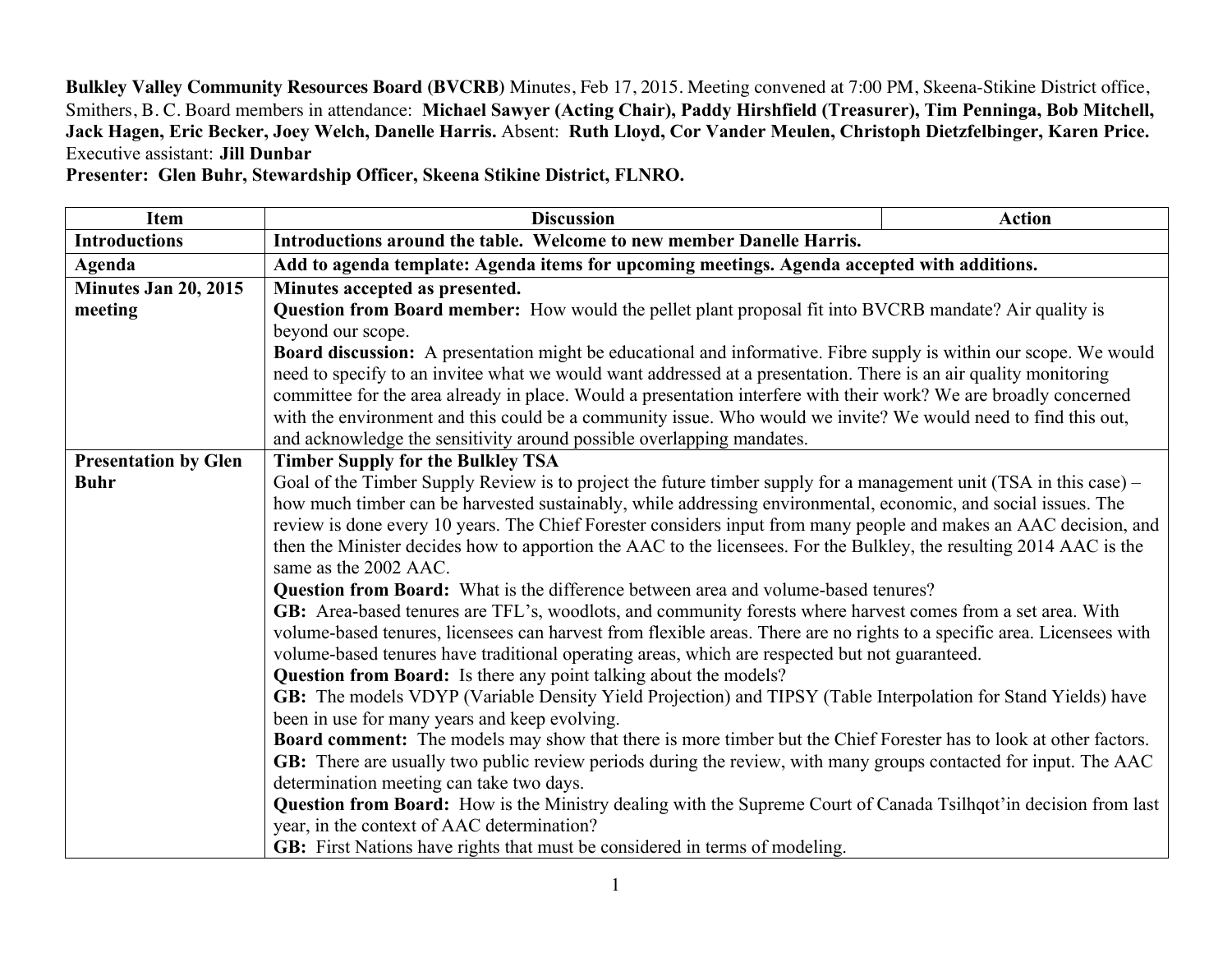| <b>Item</b> | <b>Discussion</b>                                                                                                                                                                                                    | <b>Action</b> |  |
|-------------|----------------------------------------------------------------------------------------------------------------------------------------------------------------------------------------------------------------------|---------------|--|
|             | Board: Did the decision affect the Chief Forester's determination? In numerical terms?                                                                                                                               |               |  |
|             | <b>GB:</b> No. Mostly it halted the TFL process.                                                                                                                                                                     |               |  |
|             | Board: Any First Nations claim will be considered on top of the timber supply.                                                                                                                                       |               |  |
|             | GB: Guiding principles for the review include how to deal with information uncertainty. Economic and social                                                                                                          |               |  |
|             | objectives do influence the decision. A stable harvest is an objective.                                                                                                                                              |               |  |
|             | <b>Board comments:</b> The age class distribution in the Bulkley is quite well balanced. There is a mid-term timber                                                                                                  |               |  |
|             | supply. In the Morice and Lakes TSAs it is more unknown. In the Bulkley the model showed less step-down                                                                                                              |               |  |
|             | adjustments. The estimate of stand growth has increased. There is better data going in. The Stand Index determination                                                                                                |               |  |
|             | is more accurate. We also have plantations that are 30 or 40 years of age so we know what the actual rate of growth is.                                                                                              |               |  |
|             | Seed stock and handling is better now. The Timber Harvesting Land Base is dropping but survival and growth is                                                                                                        |               |  |
|             | improving. Inventory work on ground truthing is continuing.                                                                                                                                                          |               |  |
|             | <b>Board question:</b> Has the accuracy of the inventory been analysed?                                                                                                                                              |               |  |
|             | GB: Yes, P.I.R. has done some work on this. Impact on AAC would be about 8% but this adjustment wasn't used in                                                                                                       |               |  |
|             | the AAC calculation.                                                                                                                                                                                                 |               |  |
|             | Board: Local knowledge was used in backing off on a cut increase due to this.                                                                                                                                        |               |  |
|             | <b>Board:</b> The BVCRB submitted input to the TSR stating that, due to some of the uncertainty, there should not be a                                                                                               |               |  |
|             | 10-year wait for a reanalysis. Was this considered?                                                                                                                                                                  |               |  |
|             | GB: Yes all comments were considered to some degree. This may be addressed in the summary of public input.<br>Board: Will follow up on this for next meeting. With less certainty there needs to be more monitoring. |               |  |
|             | <b>Board:</b> In the Bulkley, scaling is weight-based, cruise information comes from selected stands only, and inventory is                                                                                          |               |  |
|             | very broad. It is difficult to compare.                                                                                                                                                                              |               |  |
|             | <b>Board:</b> With climate change there is likely to be more tree growth than less.                                                                                                                                  |               |  |
|             | <b>GB:</b> But there may be more risk of pest damage.                                                                                                                                                                |               |  |
|             | <b>Board:</b> How were caribou issues handled in the AAC analysis?                                                                                                                                                   |               |  |
|             | GB: There was no Wildlife Habitat Area order in place so the AAC could not be affected. Sensitivity analyses were                                                                                                    |               |  |
|             | done to look at implications of enacting the WHA and they showed that the impact would be about 2%.                                                                                                                  |               |  |
|             | <b>Board:</b> So even if a species is threatened, the AAC isn't impacted until the legislation is in place.                                                                                                          |               |  |
|             | GB: There are objectives for caribou management in the Higher Level Plan Order (HLPO).                                                                                                                               |               |  |
|             | <b>Board:</b> The AAC won't be changed but the timber will have to come from outside the WHA. This balance is an                                                                                                     |               |  |
|             | important issue for the BVCRB.                                                                                                                                                                                       |               |  |
|             | GB: The balance is formalized in the LRMP analysis. GB will forward this document to Paddy.                                                                                                                          |               |  |
|             | Board: The 10% balance needs to be addressed because when it was set, the caribou weren't threatened with                                                                                                            |               |  |
|             | extirpation.                                                                                                                                                                                                         |               |  |
|             | <b>Board:</b> Is the LRMP a living document?                                                                                                                                                                         |               |  |
|             | GB: It is still adhered to but not updated. New objectives set by government come up and influence AAC's and                                                                                                         |               |  |
|             | Forest Stewardship Plans.                                                                                                                                                                                            |               |  |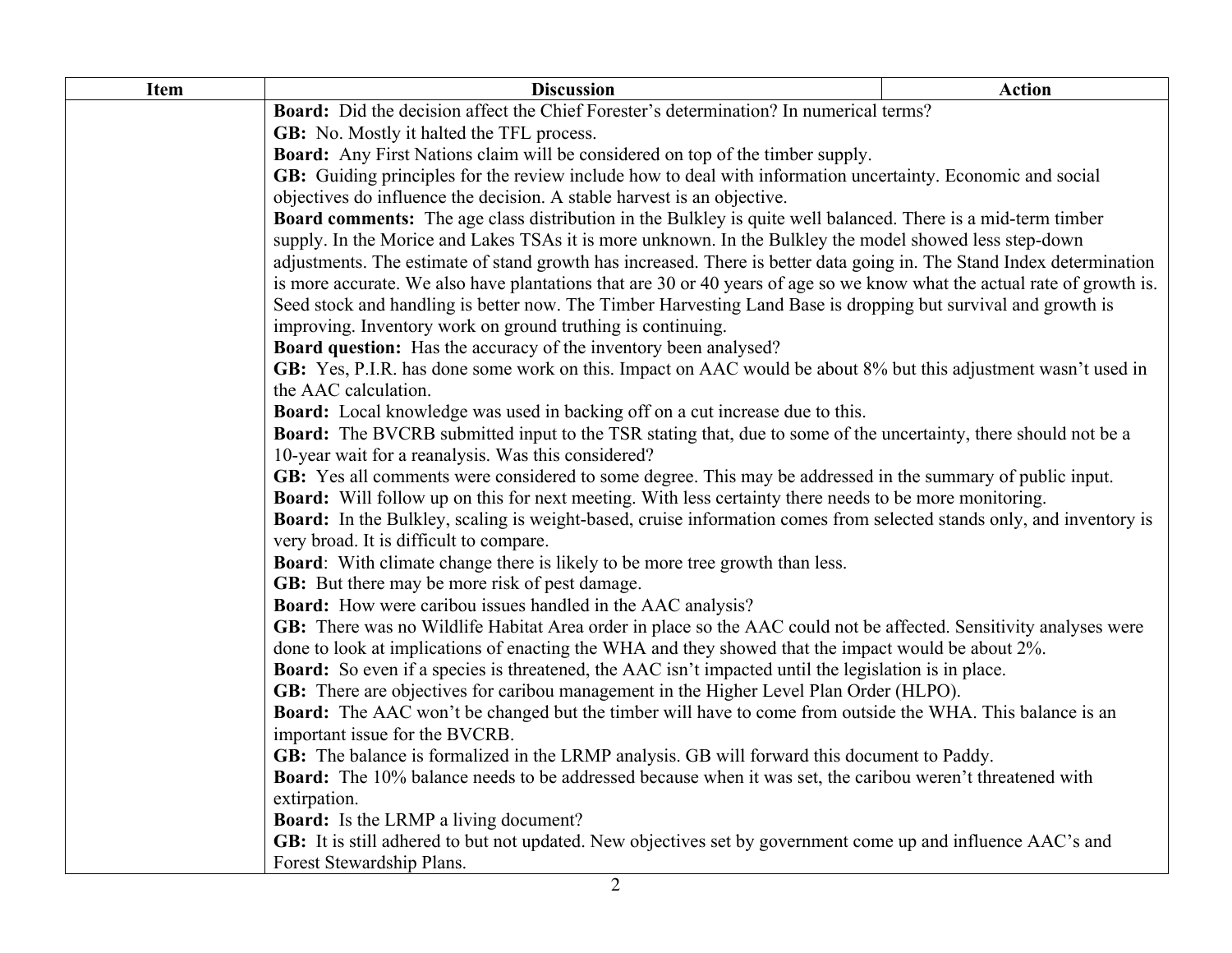| <b>Item</b>                  | <b>Discussion</b>                                                                                                                                                                                                                                                                                                                                                                                                                                                                                                                                                                                                                                                         | <b>Action</b> |  |  |
|------------------------------|---------------------------------------------------------------------------------------------------------------------------------------------------------------------------------------------------------------------------------------------------------------------------------------------------------------------------------------------------------------------------------------------------------------------------------------------------------------------------------------------------------------------------------------------------------------------------------------------------------------------------------------------------------------------------|---------------|--|--|
|                              | <b>Board:</b> The model doesn't account for uncertainty. The inventory could be out by 10 %. The most conservative                                                                                                                                                                                                                                                                                                                                                                                                                                                                                                                                                        |               |  |  |
|                              | estimate should be used. Modeling is only as good as the input.                                                                                                                                                                                                                                                                                                                                                                                                                                                                                                                                                                                                           |               |  |  |
|                              | <b>Board:</b> The estimate was actually reduced by more than 10%.<br><b>Board:</b> So the process is that the District gathers the info, sends it to Victoria where it is analysed, and the decision is                                                                                                                                                                                                                                                                                                                                                                                                                                                                   |               |  |  |
|                              | made?                                                                                                                                                                                                                                                                                                                                                                                                                                                                                                                                                                                                                                                                     |               |  |  |
|                              | GB: The District assembles the info, and works with an inventory analyst regarding the modeling assumptions.                                                                                                                                                                                                                                                                                                                                                                                                                                                                                                                                                              |               |  |  |
|                              | District staff and the analyst present the info to the Chief Forester.                                                                                                                                                                                                                                                                                                                                                                                                                                                                                                                                                                                                    |               |  |  |
| <b>Action items from Jan</b> | 1. Paddy Hirshfield will ask for a copy of the Proposed Pest Management Plan presentation and circulate; Jill                                                                                                                                                                                                                                                                                                                                                                                                                                                                                                                                                             |               |  |  |
| 20, 2015 meeting             | Dunbar will resend to new members. <b>DONE.</b>                                                                                                                                                                                                                                                                                                                                                                                                                                                                                                                                                                                                                           |               |  |  |
|                              | 2. Karen Price will finalize Telkwa WHA response letter and e-mail to Jocelyn and Len, with copies to the Board and<br>Eamon, Tony Pesklevits, and Jevan; Jill will resend to new members. DONE.                                                                                                                                                                                                                                                                                                                                                                                                                                                                          |               |  |  |
|                              | 3. Edited funding application letter will be sent to the agreed upon list of potential funders. Eric Becker and Paddy<br>Hirshfield have approached several agencies and will follow up.                                                                                                                                                                                                                                                                                                                                                                                                                                                                                  |               |  |  |
|                              | 4. BVRC will be asked to work on backlog of website updates. Underway.                                                                                                                                                                                                                                                                                                                                                                                                                                                                                                                                                                                                    |               |  |  |
|                              | 5. Mike Sawyer will e-mail Jeff Anderson re: Discussions with government and c.c. the Board. Mike has had brief<br>talks with Jeff. Board: Local government has some new goals re enhanced public engagement. Paddy will<br>summarize and circulate to Board for discussion.                                                                                                                                                                                                                                                                                                                                                                                              |               |  |  |
|                              | 6. Board members will forward comments on draft MOU with BVRC to Paddy Hirshfield so he can incorporate them<br>for the next meeting. Paddy has forwarded MOU to BVRC and is waiting for feedback.                                                                                                                                                                                                                                                                                                                                                                                                                                                                        |               |  |  |
|                              | 7. ToR. Board members will review the draft ToR and provide final comments via e-mail by March 10 so that<br>Tor can be adopted at March 17 meeting. Tim Penninga will resend draft MOU concerning Board relationship<br>with government.                                                                                                                                                                                                                                                                                                                                                                                                                                 |               |  |  |
|                              | 8. TransCanada and Spectra Energy: Tim will circulate government approval letter. Discussion: What are next<br>steps? Does Board wish to spend more time on this? TransCanada is opening an office in Smithers and work could<br>have a big impact. If the Board doesn't engage further, it won't have any influence. However, companies get around<br>requirements e.g. by setting up shell companies as certificate holders. A Board subcommittee will be set up to<br>discuss and define further work on this. Members: Eric Becker, Joey Welch, Bob Mitchell, Tim Penninga, Danelle<br>Harris and Paddy Hirshfield. Absent members notify Bob Mitchell if interested. |               |  |  |
|                              | 9. Paddy Hirshfield and Karen Price will prepare a correspondence tracking template in order to assess outcomes, as a<br>communication tool and for evaluating Board's effectiveness. Carried over.                                                                                                                                                                                                                                                                                                                                                                                                                                                                       |               |  |  |
|                              | 10. Paddy Hirshfield will provide information on potential options for the board (trusts vs. societies). Funding groups                                                                                                                                                                                                                                                                                                                                                                                                                                                                                                                                                   |               |  |  |